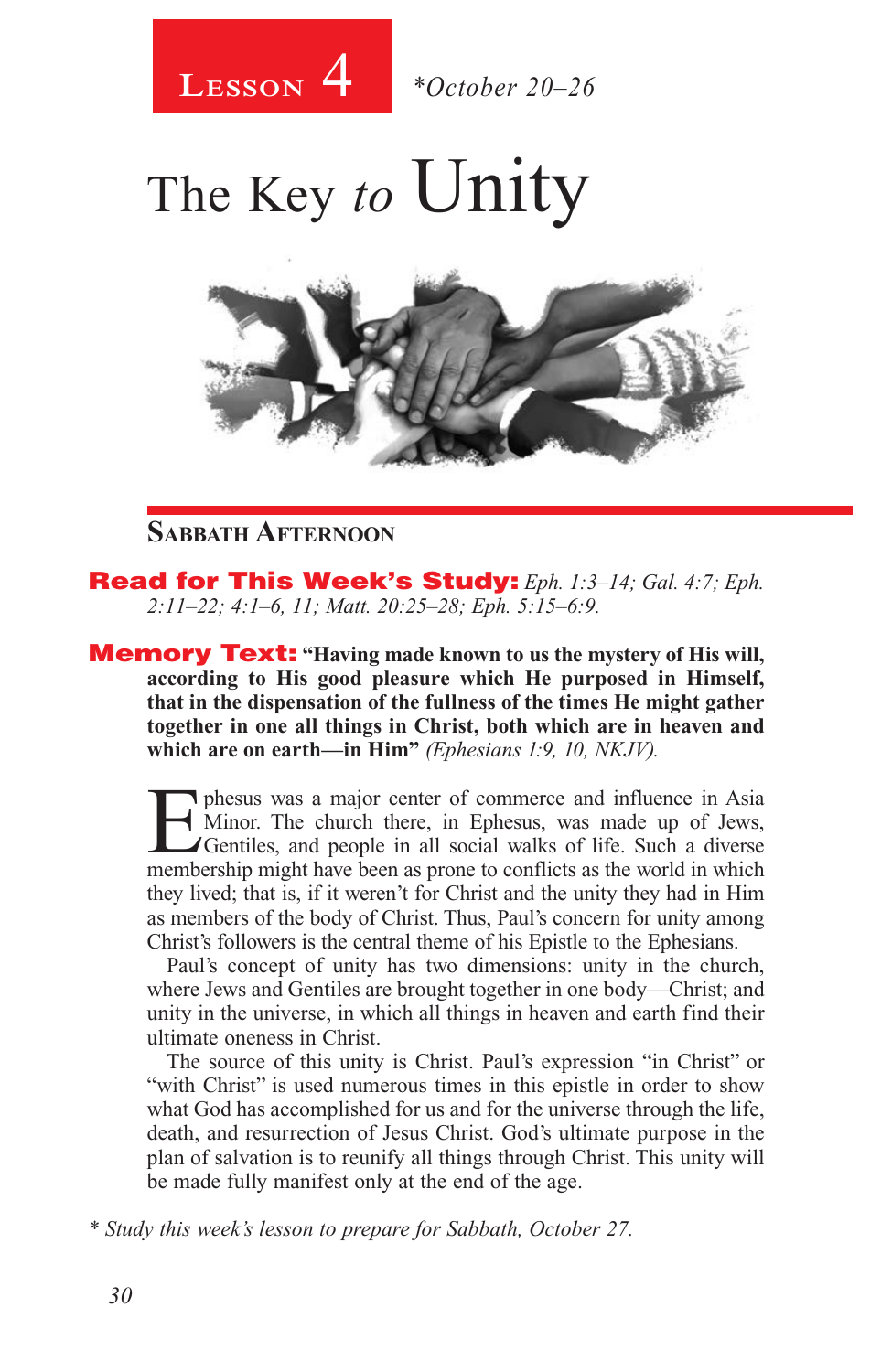### **Blessings in Christ**

Read **Ephesians 1:3–14. What, according to Paul here, have we been given in Christ?** 

\_\_\_\_\_\_\_\_\_\_\_\_\_\_\_\_\_\_\_\_\_\_\_\_\_\_\_\_\_\_\_\_\_\_\_\_\_\_\_\_\_\_\_\_\_\_\_\_\_\_\_\_\_\_\_\_

\_\_\_\_\_\_\_\_\_\_\_\_\_\_\_\_\_\_\_\_\_\_\_\_\_\_\_\_\_\_\_\_\_\_\_\_\_\_\_\_\_\_\_\_\_\_\_\_\_\_\_\_\_\_\_\_

\_\_\_\_\_\_\_\_\_\_\_\_\_\_\_\_\_\_\_\_\_\_\_\_\_\_\_\_\_\_\_\_\_\_\_\_\_\_\_\_\_\_\_\_\_\_\_\_\_\_\_\_\_\_\_\_

The followers of Jesus have much to praise God for. In Christ, God has chosen to adopt us as sons and daughters and to represent Him to the world. Paul uses many images to describe our new relationship to God in Christ. Of these images, the image of adoption addresses this lesson's theme of oneness. In Christ, we have been adopted, and we belong to the family of God. This family image also is a reference to God's covenant with the children of Israel. In the context of Paul's epistle, Gentiles who accept Jesus as the Messiah also are children of God, heirs of the promises made to Israel *(Rom. 8:17, Gal. 4:7).* The benefit of this relationship with Christ, to be in Christ, is fundamental to all Christian unity. This passage also tells us that it has been God's desire all along to reunite all humanity in Christ. And, in God's family, we are all children of God, equally loved and cherished.

Some get confused when, in this passage, we read about predestination *(Eph. 1:5, 11).* The promise that God has chosen us to be saved seems to imply also that God has chosen some to be lost. But that's not the biblical teaching. Rather, God prepared the plan of salvation before the foundation of the world in order that everyone might be saved. " 'For God so loved the world that He gave His only begotten Son, that whoever believes in Him should not perish but have everlasting life' " *(John 3:16, NKJV; see also 1 Tim. 2:6, 2 Pet. 3:9).* God knows beforehand who will accept His offer of salvation, but that is not the same as predetermining one's decision. Salvation is offered to all humanity because of what Christ has done for us. The question is: *How do we respond to this offer?* God does not use coercion to save anyone.

"In the council of heaven, provision was made that men, though transgressors, should not perish in their disobedience, but, through faith in Christ as their substitute and surety, might become the elect of God, predestinated unto the adoption of children by Jesus Christ to Himself according to the good pleasure of His will. God wills that all men should be saved; for ample provision has been made, in giving His only-begotten Son to pay man's ransom. Those who perish will perish because they refuse to be adopted as children of God through Christ Jesus."—Ellen G. White Comments, *The SDA Bible Commentary*, vol. 6, p. 1114.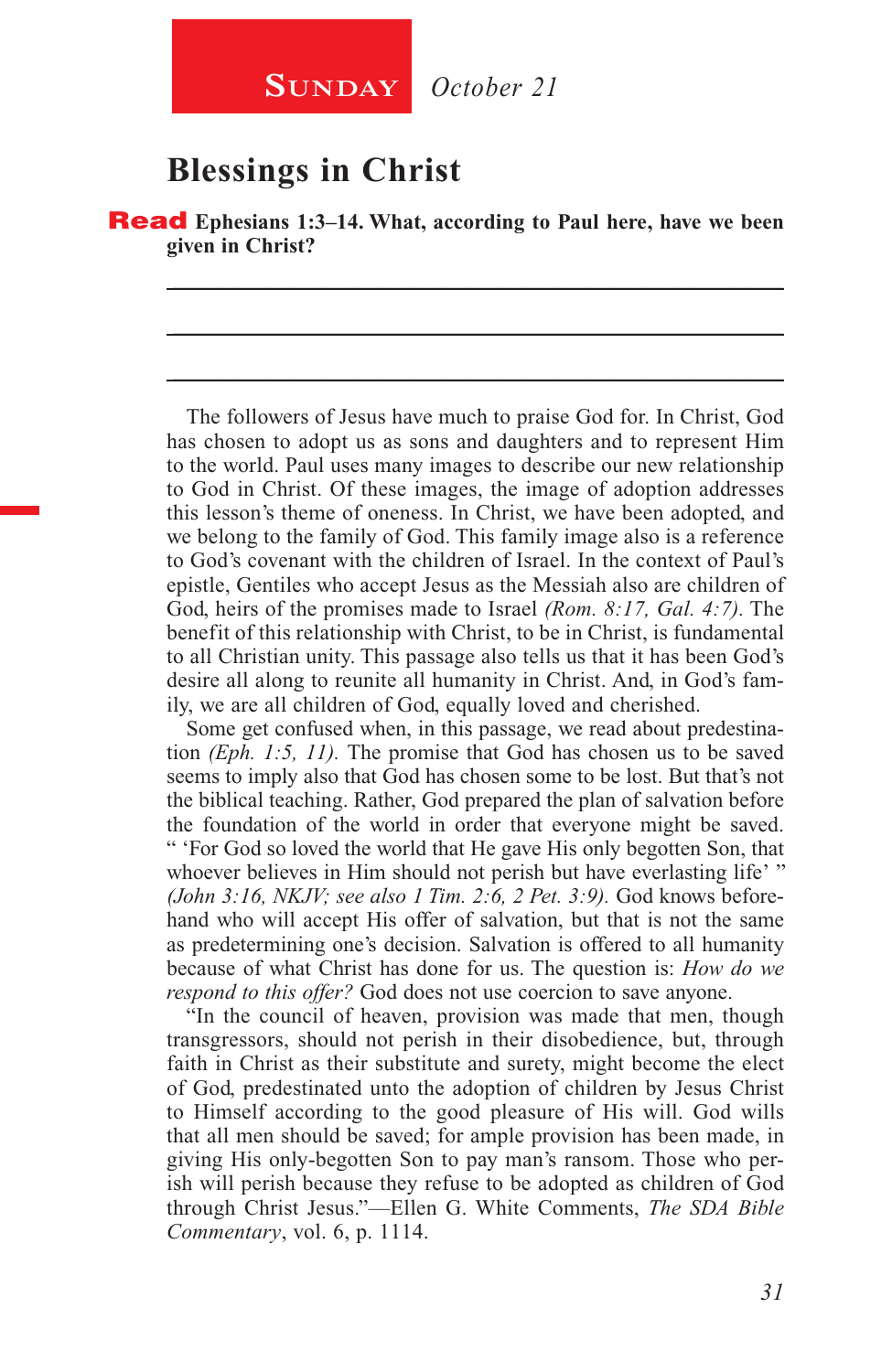### **Breaking Down the Wall**

Some of the deepest divisions among people are caused by differences of race, ethnicity, and religion. In many societies, identity cards indicate the ethnicity or religion one belongs to, and these distinctions often are connected with privileges or restrictions that people have to live with on a daily basis. When wars or conflicts arise, these markers of identity and differences often become catalysts for repression and violence.

**In** Ephesians 2:11–22, Paul indicates a better way for the Christian com**munity. How does our unity in Christ affect our differences? What was broken down by Jesus' death on the cross?** 

\_\_\_\_\_\_\_\_\_\_\_\_\_\_\_\_\_\_\_\_\_\_\_\_\_\_\_\_\_\_\_\_\_\_\_\_\_\_\_\_\_\_\_\_\_\_\_\_\_\_\_\_\_\_\_\_

\_\_\_\_\_\_\_\_\_\_\_\_\_\_\_\_\_\_\_\_\_\_\_\_\_\_\_\_\_\_\_\_\_\_\_\_\_\_\_\_\_\_\_\_\_\_\_\_\_\_\_\_\_\_\_\_

\_\_\_\_\_\_\_\_\_\_\_\_\_\_\_\_\_\_\_\_\_\_\_\_\_\_\_\_\_\_\_\_\_\_\_\_\_\_\_\_\_\_\_\_\_\_\_\_\_\_\_\_\_\_\_\_

Paul invites the Ephesians to remember what their lives were like before they received the grace of God in Christ. Ethnic, cultural, and religious differences created animosity and conflicts between people groups. But the good news is that, in Christ, we are all one people with a common Savior and Lord. We all belong to the people of God. "But now in Christ Jesus you who once were far off have been brought near by the blood of Christ" *(Eph. 2:13, NKJV).*

The ancient temple in Jerusalem had a wall of separation to distinguish the sections of the temple accessible only to ethnic Jews. This wall had an inscription that forbade foreigners to go any further, under pain of death. It is this regulation that Paul was accused of transgressing when he entered the temple after his missionary journeys. When Paul was arrested, he was charged with bringing into the Jewish section of the temple an Ephesian named Trophimus *(Acts 21:29).* In this epistle Paul argues that Christ "is our peace, who has made both [ethnic groups] one, and has broken down the middle wall of separation" *(Eph. 2:14, NKJV).*

In Christ, believers are descendants of Abraham and receive the circumcision of the heart. The physical circumcision that God gave to Abraham pointed to the spiritual circumcision that believers would receive in Christ *(see Deut. 10:16).* "In Him you were also circumcised with the circumcision made without hands, by putting off the body of the sins of the flesh, by the circumcision of Christ" *(Col. 2:11, NKJV).*

#### **Read again Ephesians 2:11–22. In what ways do we see in our own church the reality of what Paul has written here? What challenges remain?**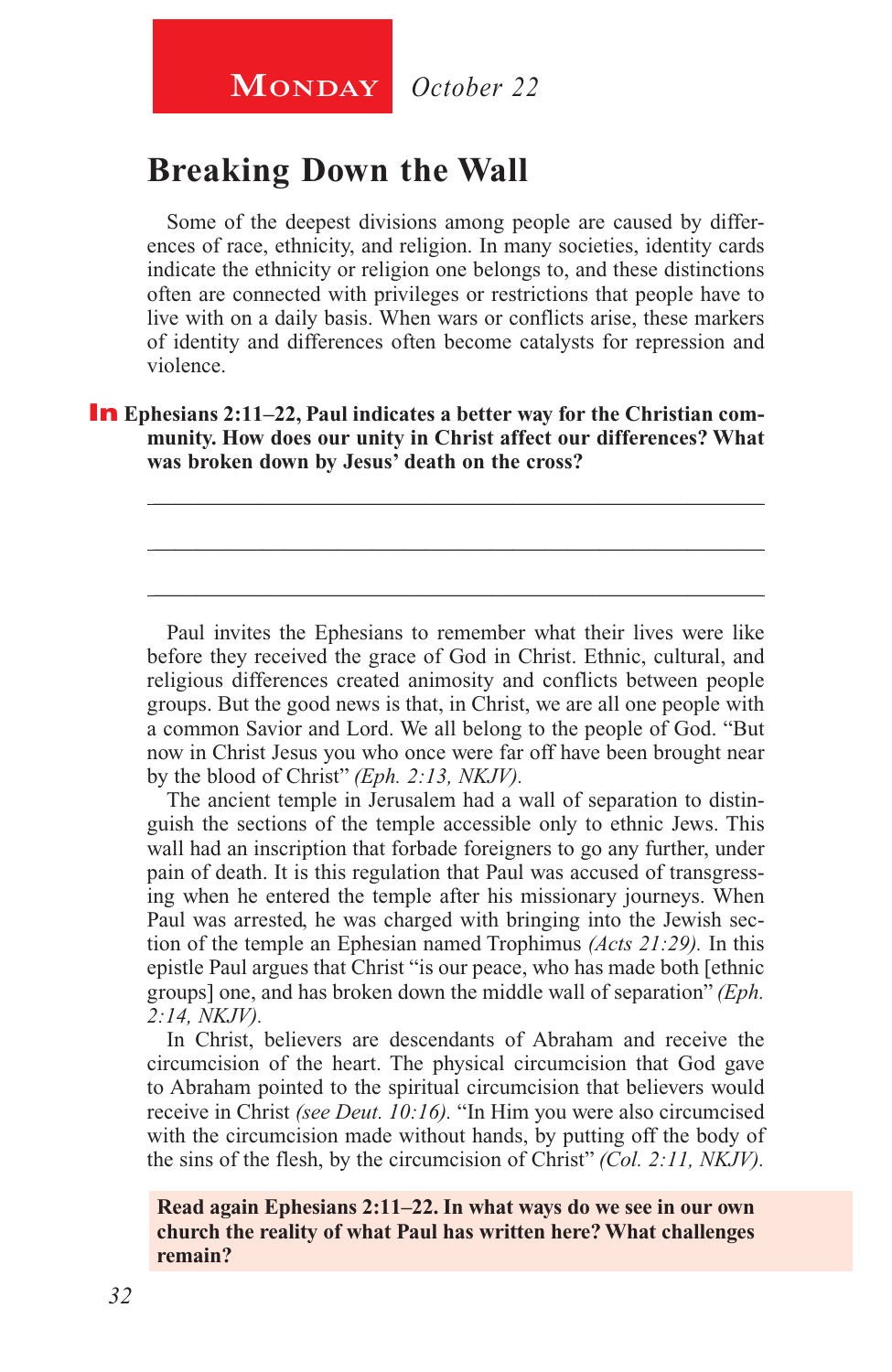## **Unity in One Body**

Paul is practical in his inspired words to the Ephesians. The unity that exists between Jews and Gentiles, between people of different cultural and ethnic backgrounds, is not a myth or simply a theoretical construct; it is a reality that demands us "to walk worthy of the calling with which you were called" *(Eph. 4:1, NKJV).*

#### According **to Ephesians 4:1–3, in what way are Christians to walk worthy of their calling in Christ?**

The practical outcome of these virtues and graces in the Christian's life helps "keep the unity of the Spirit in the bond of peace" *(Eph. 4:3, NKJV).* All these attributes are rooted in love *(1 Cor. 13:1–7).*  The active practice of love preserves relationships among brothers and sisters and promotes peace and unity in the Christian community and beyond. Unity in the church manifests God's love in unique ways that others can witness. The church is called to be such a witness, especially in a time of strife, divisions, and wars.

\_\_\_\_\_\_\_\_\_\_\_\_\_\_\_\_\_\_\_\_\_\_\_\_\_\_\_\_\_\_\_\_\_\_\_\_\_\_\_\_\_\_\_\_\_\_\_\_\_\_\_\_\_\_\_\_

#### Read **Ephesians 4:4–6. What is one crucial theme in these three verses?**

In the first verses of this chapter, Paul expresses his deep interest in the unity of the church. He begins with an exhortation to unity *(Eph. 4:1–3)* and follows with a list of the seven elements that unite believers *(Eph. 4:4–6).* Unity is simultaneously something that believers already possess *(Eph. 4:4–6),* something that must be constantly worked on and maintained *(Eph. 4:1–3)*, and something that is the future goal toward which we strive *(Eph. 4:13).*

\_\_\_\_\_\_\_\_\_\_\_\_\_\_\_\_\_\_\_\_\_\_\_\_\_\_\_\_\_\_\_\_\_\_\_\_\_\_\_\_\_\_\_\_\_\_\_\_\_\_\_\_\_\_\_\_

"The apostle exhorts his brethren to manifest in their lives the power of the truth which he had presented to them. By meekness and gentleness, forbearance and love, they were to exemplify the character of Christ and the blessings of His salvation. There is but one body, and one Spirit, one Lord, one faith. As members of the body of Christ all believers are animated by the same spirit and the same hope. Divisions in the church dishonor the religion of Christ before the world and give occasion to the enemies of truth to justify their course. Paul's instructions were not written alone for the church in his day. God designed that they should be sent down to us. What are we doing to preserve unity in the bonds of peace?"—Ellen G. White, *Testimonies for the Church*, vol. 5, p. 239.

**What choices can you make right now in order to be sure that you are walking "worthy of the calling with which you were called"?**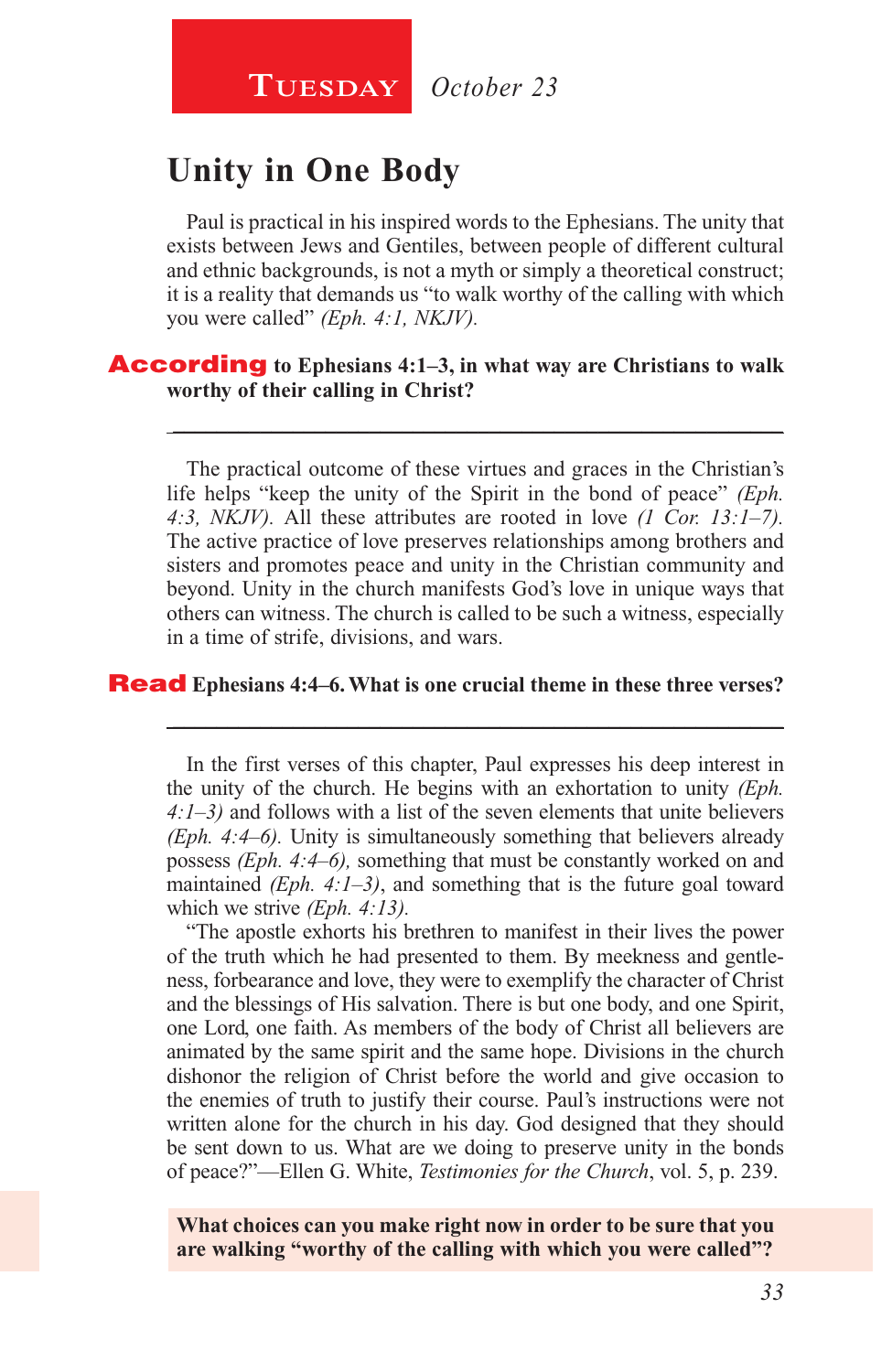**WEDNESDAY** October 24

### **Church Leaders and Unity**

"But to each one of us grace was given according to the measure of Christ's gift" *(Eph. 4:7, NKJV).* While salvation is a gift given to all people who will receive it, some spiritual gifts are given to certain people for a special purpose.

\_\_\_\_\_\_\_\_\_\_\_\_\_\_\_\_\_\_\_\_\_\_\_\_\_\_\_\_\_\_\_\_\_\_\_\_\_\_\_\_\_\_\_\_\_\_\_\_\_\_\_\_\_\_\_\_

\_\_\_\_\_\_\_\_\_\_\_\_\_\_\_\_\_\_\_\_\_\_\_\_\_\_\_\_\_\_\_\_\_\_\_\_\_\_\_\_\_\_\_\_\_\_\_\_\_\_\_\_\_\_\_\_

\_\_\_\_\_\_\_\_\_\_\_\_\_\_\_\_\_\_\_\_\_\_\_\_\_\_\_\_\_\_\_\_\_\_\_\_\_\_\_\_\_\_\_\_\_\_\_\_\_\_\_\_\_\_\_\_

\_\_\_\_\_\_\_\_\_\_\_\_\_\_\_\_\_\_\_\_\_\_\_\_\_\_\_\_\_\_\_\_\_\_\_\_\_\_\_\_\_\_\_\_\_\_\_\_\_\_\_\_\_\_\_\_

Read **Ephesians 4:11. What gifts of leadership does God give to the church?** 

According **to Ephesians 4:12, what is God's purpose in giving special gifts of leadership to the church? How do these gifts relate to each other?**

All Christians are in a sense ministers and servants of God and the gospel. Christ's commission in Matthew 28:19, 20 is given to all Christians to go, to make disciples of all nations, to baptize, and to teach. The work of ministry is not given only to a privileged few, such as pastors and/or evangelists, but to all who bear the name of Christ. No one can claim exemption from the work of spreading the gospel, and no church leader can claim to have an exclusive ministry. The spiritual gifts of leadership are specifically to edify the church. Church leaders are needed to foster, promote, and encourage unity.

Paul's list of gifts of leadership tells us that these roles also are for equipping God's people to reach the lost. It is the responsibility of some specially called people within the church to help others fulfill their ministry and service for Christ, and to edify the body of Christ, "till we all come to the unity of the faith and of the knowledge of the Son of God, to a perfect man, to the measure of the stature of the fullness of Christ" *(Eph. 4:13, NKJV).* The example of Jesus' style of leadership must guide how we do ministry. Jesus came to serve others and not to be served *(Matt. 20:25–28);* we must go and do likewise.

There is a strong tendency among humans to be independent and not accountable to anyone. Western society, in particular, is plagued by this inclination. Paul reminds us, however, that no Christian is alone in this world and that we form a community of faith with spiritual leaders to help encourage one another in our common journey. We are, all together, part of the body of Christ.

**What spiritual gifts do you have, and how are you using them for the unity of your local church?**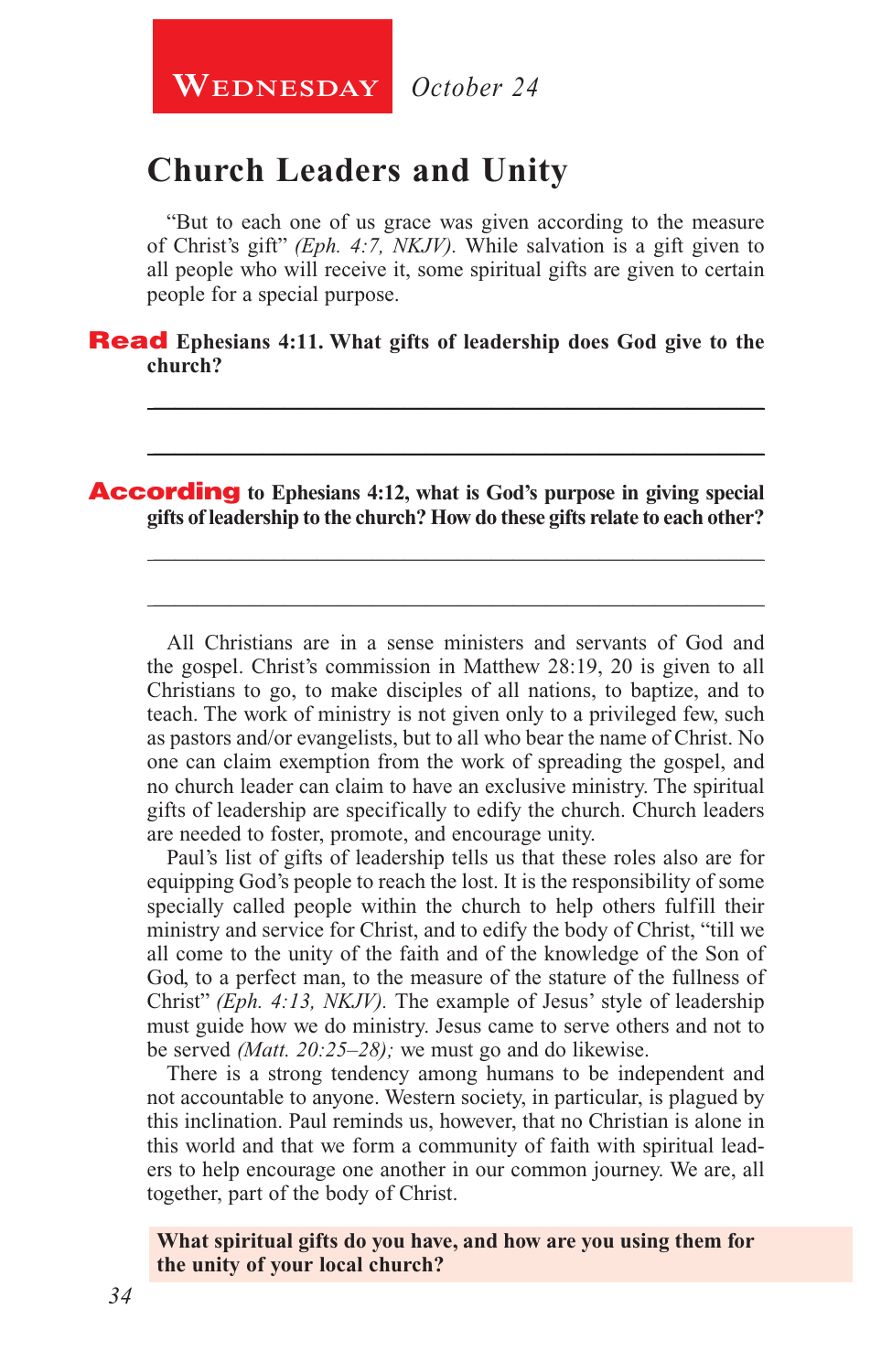### **Human Relationships in Christ**

Christianity is a religion of relationships: relationship with God and with one another. It makes no sense to claim to have a deep relationship with God without that relationship having an impact on the relationships one has with other people. Christianity cannot be lived in a vacuum. The principles of unity Paul discusses in his Epistle to the Ephesians also are applicable to how we relate to others.

\_\_\_\_\_\_\_\_\_\_\_\_\_\_\_\_\_\_\_\_\_\_\_\_\_\_\_\_\_\_\_\_\_\_\_\_\_\_\_\_\_\_\_\_\_\_\_\_\_\_\_\_\_\_\_\_

\_\_\_\_\_\_\_\_\_\_\_\_\_\_\_\_\_\_\_\_\_\_\_\_\_\_\_\_\_\_\_\_\_\_\_\_\_\_\_\_\_\_\_\_\_\_\_\_\_\_\_\_\_\_\_\_

#### Read **Ephesians 5:15–21. What is Paul saying to us in verse 21? What is the relationship between submission and unity?**

Paul's exhortation to be submitted to one another is connected with the phrase being "filled with the Spirit" in Ephesians 5:18. One of the expressions of the infilling of the Spirit is submission to one another. This refers to the proper attitude of humility and thoughtfulness that we should have toward people. Of course, this is not a natural attribute of most personalities, but is the result of the Spirit's living in our hearts. It is a gift of the same Spirit, who is the bond of unity in Christ. Viewed from this perspective, submission is an inner quality that expresses our reverence for Christ and His sacrifice for us.

#### Read **Ephesians 5:22–6:9. What impact on our human relationships does this quality of mutual submission have in the home and workplace of a believer in Christ?**

To some extent, unity in the church depends upon unity in the home. Paul emphasized that the unity, love, and respect that should exist between husband and wife should exemplify the love of Christ toward the church, a self-sacrificing love. Thus, Christlike respect in the home as well as in the church is required of husbands and wives and church members. This Christlike attribute also is to be exemplified in relationships between children and parents and between employees and employers (bondservants and masters). The kind of harmony and peacefulness that should pervade our homes should pervade our church life, as well.

\_\_\_\_\_\_\_\_\_\_\_\_\_\_\_\_\_\_\_\_\_\_\_\_\_\_\_\_\_\_\_\_\_\_\_\_\_\_\_\_\_\_\_\_\_\_\_\_\_\_\_\_\_\_\_\_

\_\_\_\_\_\_\_\_\_\_\_\_\_\_\_\_\_\_\_\_\_\_\_\_\_\_\_\_\_\_\_\_\_\_\_\_\_\_\_\_\_\_\_\_\_\_\_\_\_\_\_\_\_\_\_\_

**What principles can you take from the verses for today that can help you better understand how you should act (depending upon your situation) toward a member of your family or a coworker?**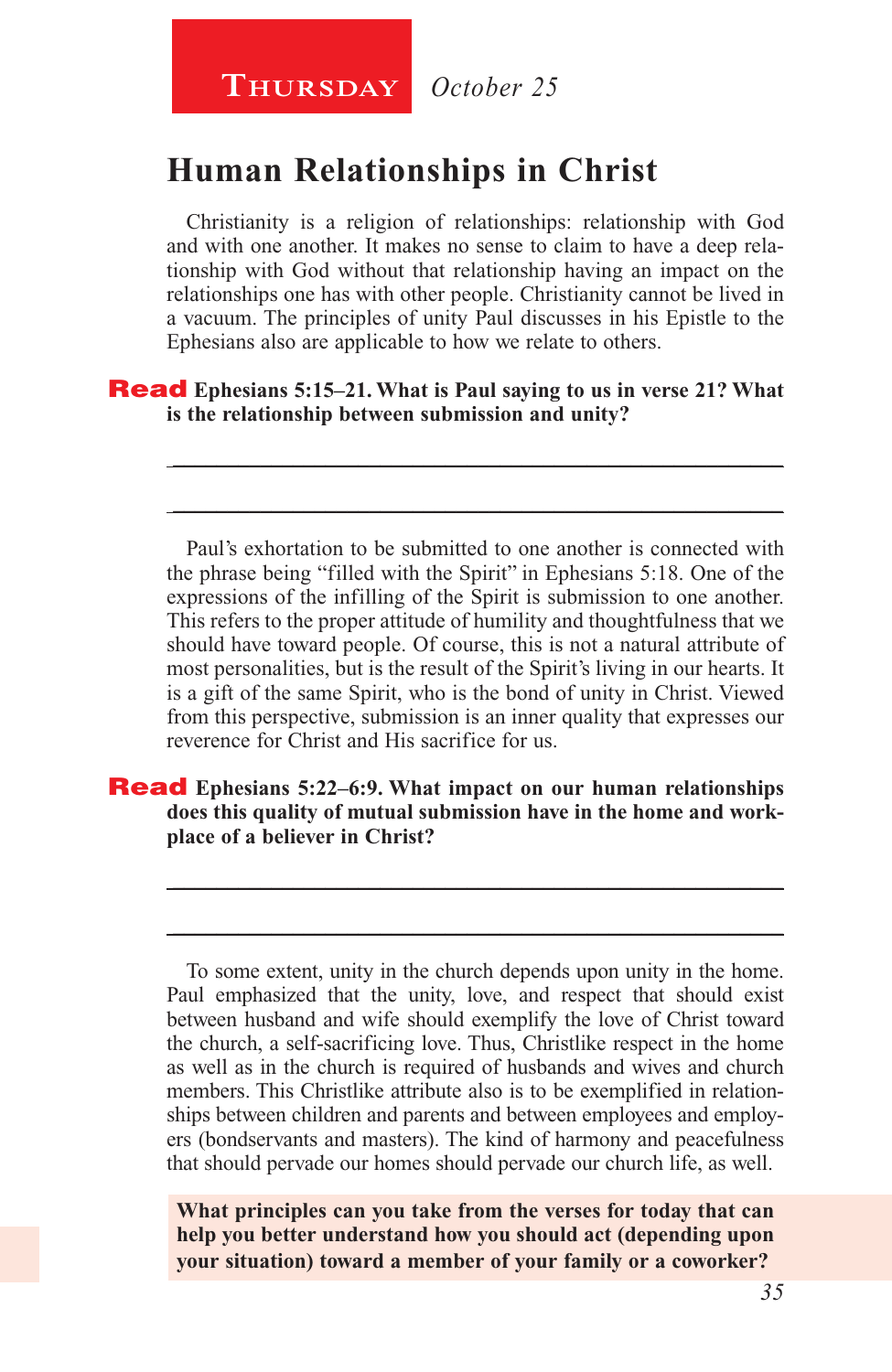**FRIDAY** October 26

Further Thought: Ellen G. White, "The Spirit of Unity," pp. 179-188, in *Testimonies for the Church***,** vol. 9.

"Christ recognized no distinction of nationality or rank or creed. The scribes and Pharisees desired to make a local and a national benefit of all the gifts of heaven and to exclude the rest of God's family in the world. But Christ came to break down every wall of partition. He came to show that His gift of mercy and love is as unconfined as the air, the light, or the showers of rain that refresh the earth.

"The life of Christ established a religion in which there is no caste, a religion by which Jew and Gentile, free and bond, are linked in a common brotherhood, equal before God. No question of policy influenced His movements. He made no difference between neighbors and strangers, friends and enemies. That which appealed to His heart was a soul thirsting for the waters of life."—Ellen G. White, *Testimonies for the Church*, vol. 9, pp. 190, 191.

### Discussion Questions:

**Q** Reflect on this statement: "In the fourth chapter of Ephesians **the plan of God is so plainly and simply revealed that all His children may lay hold upon the truth. Here the means which He has appointed to keep unity in His church, that its members may reveal to the world a healthy religious experience, is plainly declared." —Ellen G. White Comments,** *The SDA Bible Commentary***, vol. 6, p. 1117. What do you see in Ephesians 4 that points to the unity of the church? What can we do to help ensure that unity?**

**2** So central to the question of unity is the need for humility **and submission. Without these traits, how could any unity exist in the church? If we are proud, sure of our views and positions, and unwilling to listen to others, we have no chance of unity. How can we learn this humility and submission?**

 **How can we have unity even when we don't always agree on everything?**

**Summary:** In his Epistle to the Ephesians, Paul gives many counsels regarding what it means for Christians to be "in Christ." Salvation in Jesus transforms our lives in practical ways. All our human relationships, including relations between brothers and sisters in the church, are transformed by the power of Christ in our lives. And this transformation is crucial in order for us to have unity.